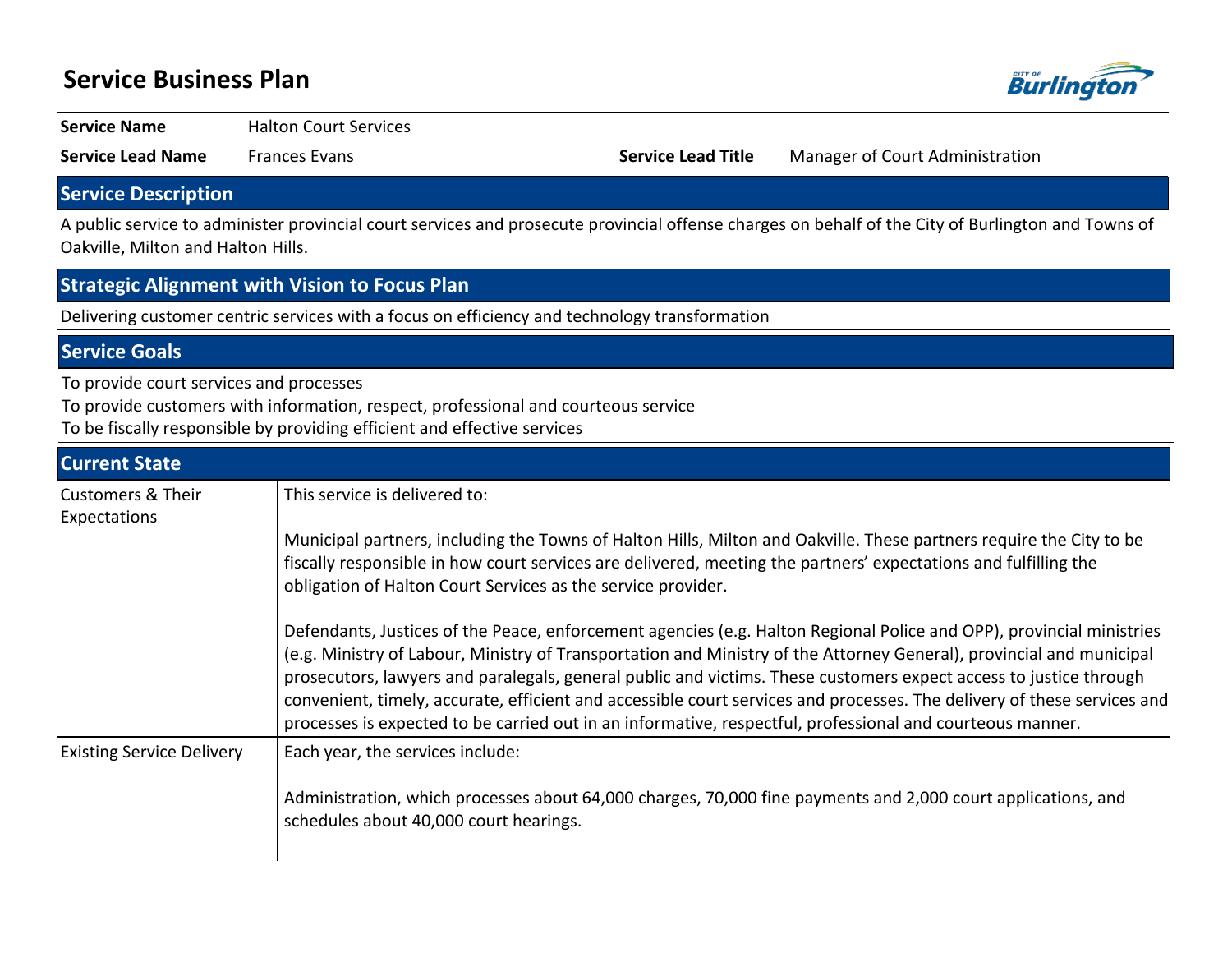| Courtroom Support, which types about 250 transcripts (10,000 pages) and monitors about 3,000 hours of court<br>proceedings.                                                                                                                                                                                                                                                                                                                                                                                                                                                                                                                                                                                                                                                                                                                      |  |  |  |  |  |  |  |
|--------------------------------------------------------------------------------------------------------------------------------------------------------------------------------------------------------------------------------------------------------------------------------------------------------------------------------------------------------------------------------------------------------------------------------------------------------------------------------------------------------------------------------------------------------------------------------------------------------------------------------------------------------------------------------------------------------------------------------------------------------------------------------------------------------------------------------------------------|--|--|--|--|--|--|--|
| Collections, which recovers about \$2.4 million in unpaid fines, costs and surcharges.                                                                                                                                                                                                                                                                                                                                                                                                                                                                                                                                                                                                                                                                                                                                                           |  |  |  |  |  |  |  |
| Prosecution, which appears at about 22,000 court hearings, including trials, motions and appeals; prepares about<br>1,800 summonses to witnesses; and processes about 3,500 requests from defendants for case information.                                                                                                                                                                                                                                                                                                                                                                                                                                                                                                                                                                                                                       |  |  |  |  |  |  |  |
| Annual stakeholder meeting, which includes Prosecutors, Justices of the Peace, Crown Attorney's office and various<br>enforcement agencies, including Halton Regional Police, OPP, MTO and GO Transit.                                                                                                                                                                                                                                                                                                                                                                                                                                                                                                                                                                                                                                           |  |  |  |  |  |  |  |
| Halton Court Services public website.                                                                                                                                                                                                                                                                                                                                                                                                                                                                                                                                                                                                                                                                                                                                                                                                            |  |  |  |  |  |  |  |
| Information brochures at the front counter and inserted in hearing notifications and collections statements.                                                                                                                                                                                                                                                                                                                                                                                                                                                                                                                                                                                                                                                                                                                                     |  |  |  |  |  |  |  |
| Online and automated payment processing options.                                                                                                                                                                                                                                                                                                                                                                                                                                                                                                                                                                                                                                                                                                                                                                                                 |  |  |  |  |  |  |  |
| Annual Business Report for five area Councils, including Region of Halton, City of Burlington and Towns of Halton<br>Hills, Milton and Oakville.                                                                                                                                                                                                                                                                                                                                                                                                                                                                                                                                                                                                                                                                                                 |  |  |  |  |  |  |  |
| Annual Performance and Progress Report prepared for the Ministry of the Attorney General.                                                                                                                                                                                                                                                                                                                                                                                                                                                                                                                                                                                                                                                                                                                                                        |  |  |  |  |  |  |  |
| Quarterly financial and operational reports prepared for the five area Treasurers and five area Chief Administative<br>Officers (CAOs).                                                                                                                                                                                                                                                                                                                                                                                                                                                                                                                                                                                                                                                                                                          |  |  |  |  |  |  |  |
| Customer service survey.                                                                                                                                                                                                                                                                                                                                                                                                                                                                                                                                                                                                                                                                                                                                                                                                                         |  |  |  |  |  |  |  |
| Service requirements are mandated under Part 10 of the Provincial Offences Act.<br>Yes<br>The Transfer Agreement with the province sets out standards for the conduct of prosecution, for the<br>administration of the courts, and for the provision of mandated levels of court services and reporting<br>requirements, as well as sanctions for failure to meet the standards.<br>Reporting requirements to the Ministry of the Attorney General include:<br>Annual Performance Report on the performance of obligations under the Transfer Agreement.<br>Annual audited financial statements certifed by an independent auditing firm.<br>Incident Reports, including disputes and complaints, conflicts of interest, breaches of ethics or law in the<br>performance of transfer obligations and financial or administrative irregularities. |  |  |  |  |  |  |  |
|                                                                                                                                                                                                                                                                                                                                                                                                                                                                                                                                                                                                                                                                                                                                                                                                                                                  |  |  |  |  |  |  |  |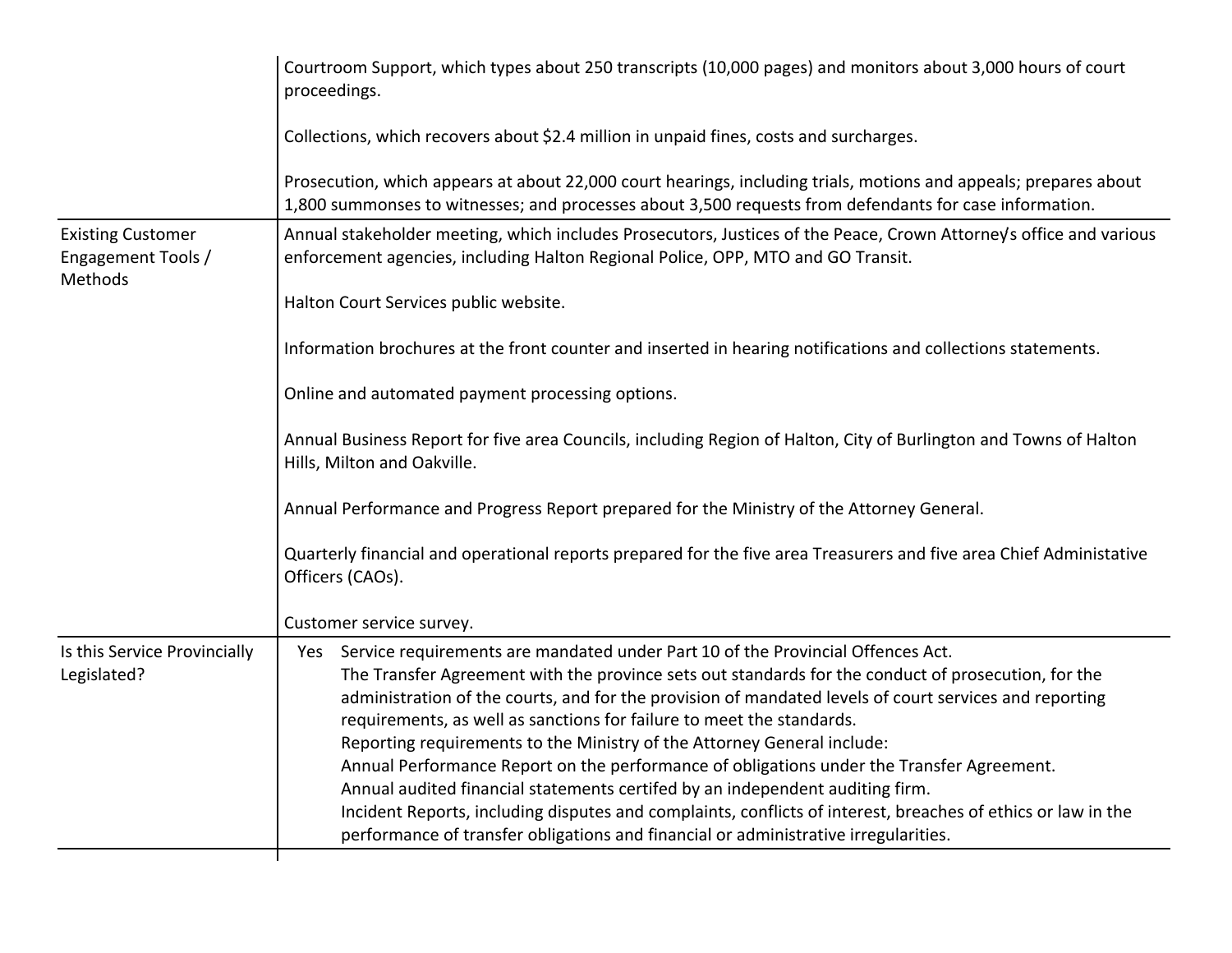| For this Service are there<br><b>Approved Service</b><br>Standards? | Yes All duties and obligations are to be carried out in accordance with the terms, conditions and principles of the<br>Transfer Agreement. At a minimum, the same services and level of service delivery previously offered by the<br>Ministry of the Attorney General must be maintained.                                                                                                                                                                                                                                                                                          |
|---------------------------------------------------------------------|-------------------------------------------------------------------------------------------------------------------------------------------------------------------------------------------------------------------------------------------------------------------------------------------------------------------------------------------------------------------------------------------------------------------------------------------------------------------------------------------------------------------------------------------------------------------------------------|
| <b>Programs</b>                                                     |                                                                                                                                                                                                                                                                                                                                                                                                                                                                                                                                                                                     |
| <b>Halton Court Services</b><br>Prosecution                         | Handling court appearances, including guilty pleas, trials, motions and appeals and conducting resolution meetings<br>with defendants to discuss their options.<br>Putting together detailed information and evidence and providing to defendants.<br>Preparing summonses to witnesses and other court documents.<br>Preparing for court, including reviewing case information and evidence, offering advice to enforcement agencies and<br>conducting legal research.<br>Addressing customer service inquiries.                                                                    |
| <b>Halton Court Services</b><br>Administration                      | Processing and administering charges through various stages of the court system, including updating results from<br>court hearings, enforcement for unpaid fines and fine payment processing.<br>Processing court applications, including appeals and requests for extension of time to pay a fine.<br>Scheduling court hearings, including trials, resolution meetings and requests for changes to status of hearings.<br>Addressing customer service inquiries and requests for assistance with the filing and preparing of court documents.<br>Scheduling language interpreters. |
| <b>Halton Court Services</b><br><b>Courtroom Support</b>            | Recording and monitoring court proceedings.<br>Maintaining and ensuring safe storage of official court records.<br>Processing and storing exhibits from court hearings.<br>Typing transcripts.                                                                                                                                                                                                                                                                                                                                                                                      |
| <b>Halton Court Services</b><br><b>Collection of Unpaid Fines</b>   | Collecting defaulted fines through the use of collection tools such as civil enforcement, property tax roll additions,<br>payment plans and collection agencies.                                                                                                                                                                                                                                                                                                                                                                                                                    |

## **Recent Continuous Improvement Initiatives**

Expansion of summons process for ticketable careless driving charges resulted in improvements in case screening as well as cost savings for interpreters and witnesses as there was a drop in the number of court appearances.

Disclosure provided to defendants at early resolution meetings resulted in fewer adjournment requests on trial dates and better customer service.

Greater use of technology in partnership with police has improved upon both meaningful dialogue with defendants at early resolution meetings and reduction of waste through elimination of hard copies of videos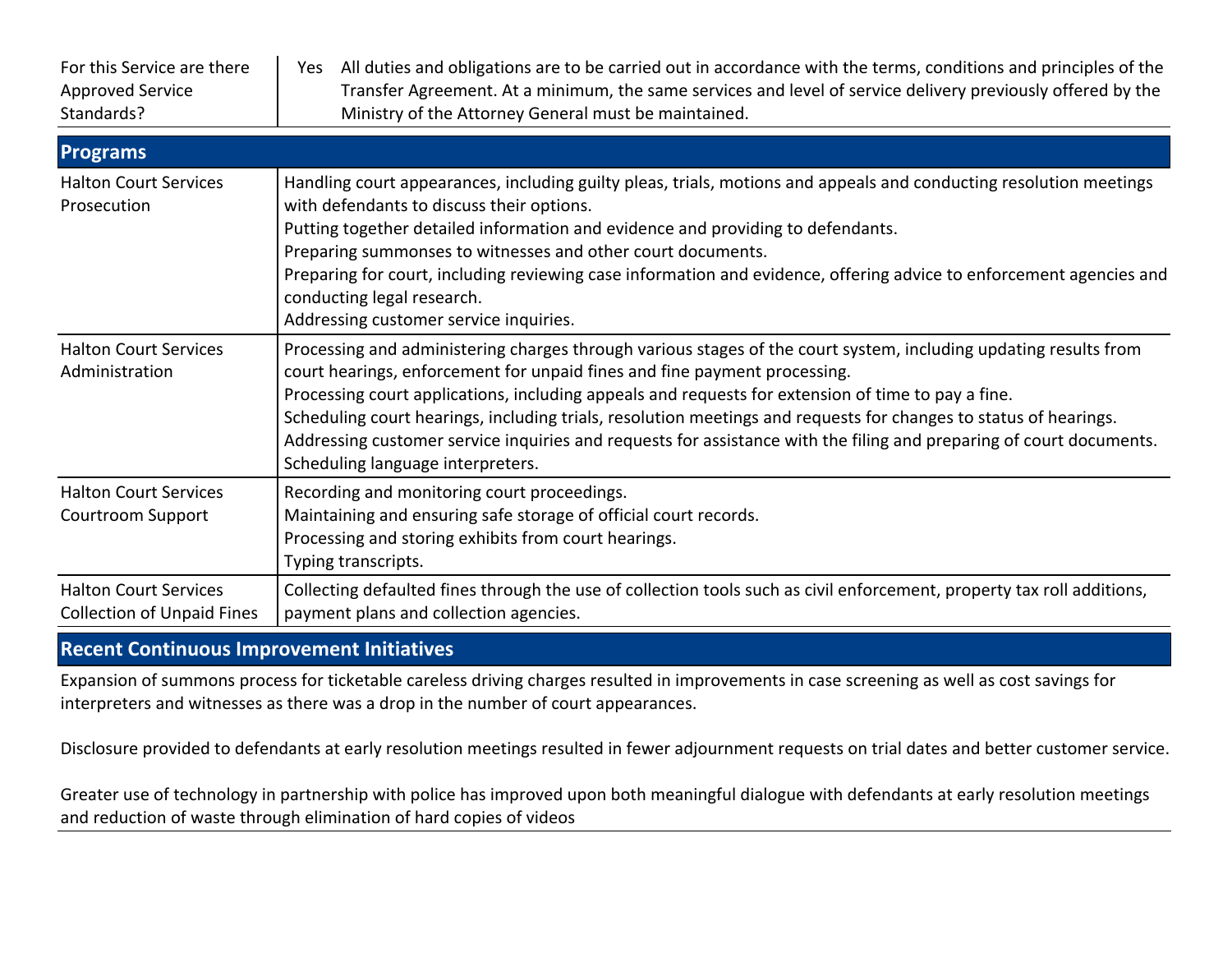# **Environmental Considerations**

Greater public awareness of on line service options to schedule early resolution meetings will reduce manual and paper processes.

|                                                                                                                            | <b>Emerging Opportunities and Anticipated Risks</b>                                                                                                                                                                                                                                                                                                                                                                                                                                                      |                          |  |  |  |  |
|----------------------------------------------------------------------------------------------------------------------------|----------------------------------------------------------------------------------------------------------------------------------------------------------------------------------------------------------------------------------------------------------------------------------------------------------------------------------------------------------------------------------------------------------------------------------------------------------------------------------------------------------|--------------------------|--|--|--|--|
| <b>Emerging Opportunities</b>                                                                                              | The Prosecution and Administration units will explore opportunities to use the Business Intelligence technology to<br>assist with better decision-making, improved tracking and reporting methodology and means to convert processes<br>and documents to an electronic format.                                                                                                                                                                                                                           |                          |  |  |  |  |
| <b>Anticipated Risks</b>                                                                                                   | Relying on enforcement agencies and lack of control over enforcement initiatives increases the financial<br>vulnerability of Halton Court Services when there is a downward shift in enforcement. An upward shift in<br>enforcement could create a greater demand for more court resources.<br>Relying on a projected number of charges presents a risk to the reliability of future planning for the overall operation<br>and budget (e.g. staffing, courtroom use, court resource requirements, etc.). |                          |  |  |  |  |
| <b>Enterprise Risk</b><br>Considerations                                                                                   |                                                                                                                                                                                                                                                                                                                                                                                                                                                                                                          |                          |  |  |  |  |
| <b>Service Initiatives</b>                                                                                                 |                                                                                                                                                                                                                                                                                                                                                                                                                                                                                                          | <b>Target Completion</b> |  |  |  |  |
| Review the delivery processes and focus on design of Business Intelligence reporting tools for the prosecution<br>Sep 2020 |                                                                                                                                                                                                                                                                                                                                                                                                                                                                                                          |                          |  |  |  |  |

service.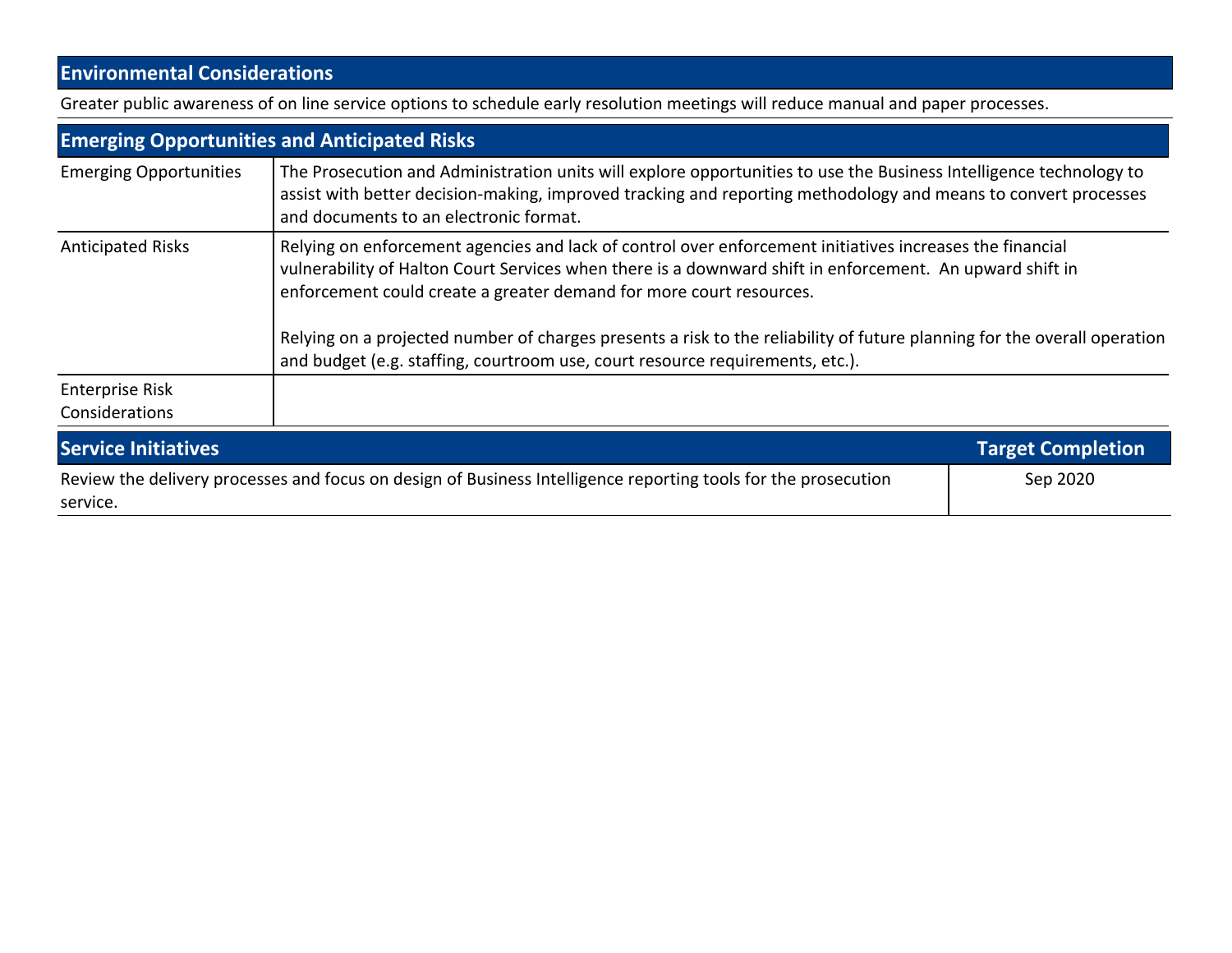# **MEASURING SUCCESS**

#### **How much did we do?**

| <b>Performance</b>         | 2015 Actuall | 2016 Actual | 2017 Actual | 2018 Actual | 2019            | 2020            | 2021            | 2022            |
|----------------------------|--------------|-------------|-------------|-------------|-----------------|-----------------|-----------------|-----------------|
| <b>Measurement</b>         |              |             |             |             | <b>Forecast</b> | <b>Forecast</b> | <b>Forecast</b> | <b>Forecast</b> |
| Total number of            | 69.700       | 71,317      | 63,577      | 66,800      | 67,468          | 68,143          | 68,824          | 69,512          |
| charges issued             |              |             |             |             |                 |                 |                 |                 |
| Total number of            | 2,430        | 2,310       | 2,389       | 2,380       | 3,780           | 3,600           | 3,600           | 3,601           |
| lcourtroom hours           |              |             |             |             |                 |                 |                 |                 |
| used                       |              |             |             |             |                 |                 |                 |                 |
| Total number of Early      | 12,700       | 14,883      | 15,531      | 15,800      | 16,800          | 16,800          | 16,800          | 16,800          |
| <b>Resolution meetings</b> |              |             |             |             |                 |                 |                 |                 |
| held                       |              |             |             |             |                 |                 |                 |                 |
| Total Value of             | \$2,496,201  | \$2,419,590 | \$2,172,323 | \$2,157,330 | \$2,350,750     | \$2,450,750     | \$2,450,750     | \$2,450,751     |
| <b>Collected Defaulted</b> |              |             |             |             |                 |                 |                 |                 |
| Fines <sup>*</sup>         |              |             |             |             |                 |                 |                 |                 |

#### **How well did we do it?**

| Performance        |      | <b>Collection Rate of New Defaulted Fines</b>                                                                                                                                                         |      |                                               |      |      |      |      |  |
|--------------------|------|-------------------------------------------------------------------------------------------------------------------------------------------------------------------------------------------------------|------|-----------------------------------------------|------|------|------|------|--|
| <b>Measurement</b> |      |                                                                                                                                                                                                       |      |                                               |      |      |      |      |  |
|                    |      | Story behind the data   Amounts from 2017 to 2018 decreased due to an increase in write-offs of uncollectable defaulted fines. This<br>increase included a one-time write off of license suspensions. |      |                                               |      |      |      |      |  |
|                    |      |                                                                                                                                                                                                       |      | <b>Collection Rate of New Defaulted Fines</b> |      |      |      |      |  |
| 80%                | 68%  |                                                                                                                                                                                                       |      |                                               |      |      |      |      |  |
| 70%                |      | 60%                                                                                                                                                                                                   |      |                                               |      |      |      |      |  |
| 60%                |      |                                                                                                                                                                                                       | 50%  | 50%                                           | 53%  | 56%  | 56%  | 56%  |  |
| 50%                |      |                                                                                                                                                                                                       |      |                                               |      |      |      |      |  |
| 40%                |      |                                                                                                                                                                                                       |      |                                               |      |      |      |      |  |
| 30%                |      |                                                                                                                                                                                                       |      |                                               |      |      |      |      |  |
| 20%                |      |                                                                                                                                                                                                       |      |                                               |      |      |      |      |  |
| 10%                |      |                                                                                                                                                                                                       |      |                                               |      |      |      |      |  |
| 0%                 |      |                                                                                                                                                                                                       |      |                                               |      |      |      |      |  |
|                    | 2015 | 2016                                                                                                                                                                                                  | 2017 | 2018                                          | 2019 | 2020 | 2021 | 2022 |  |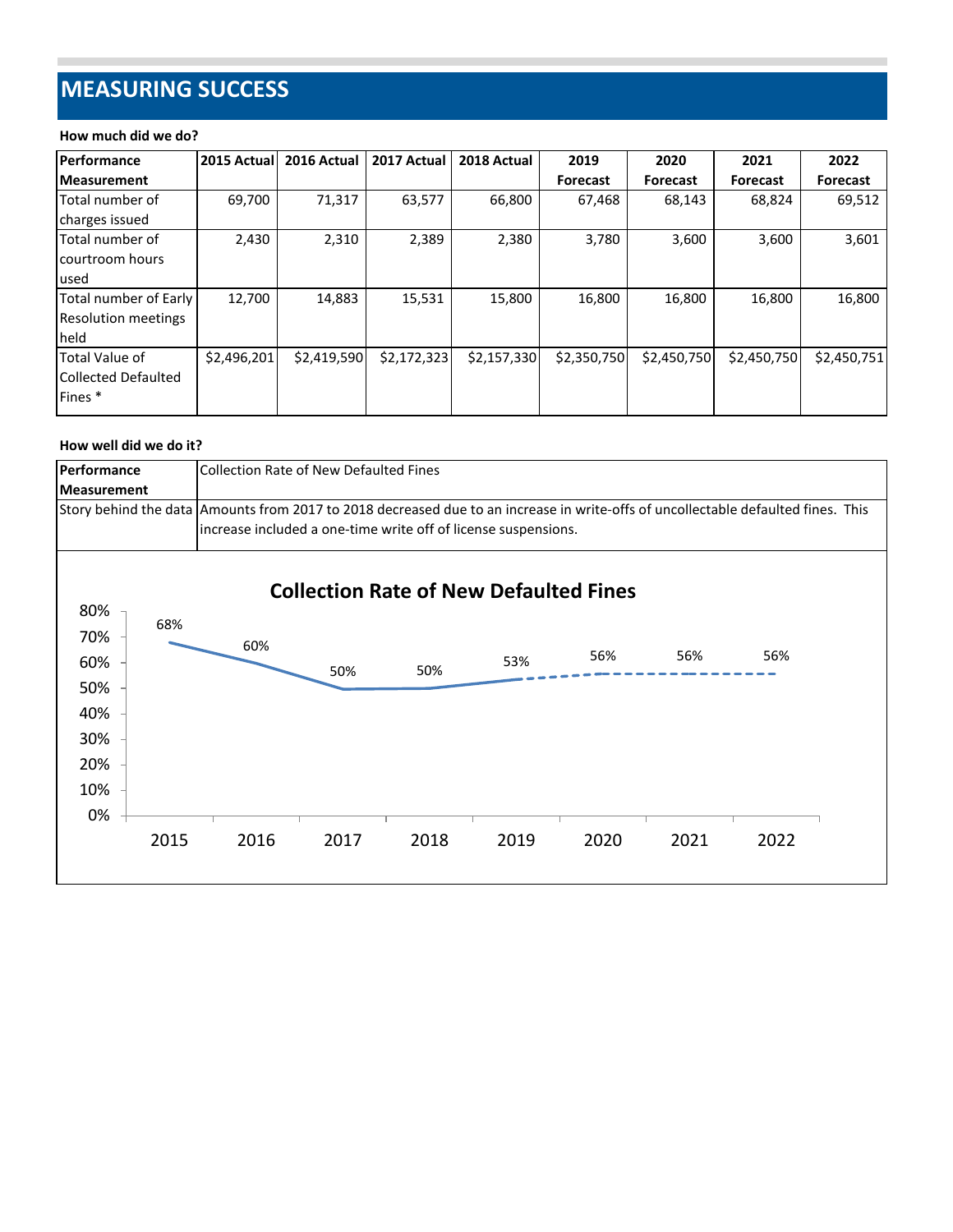

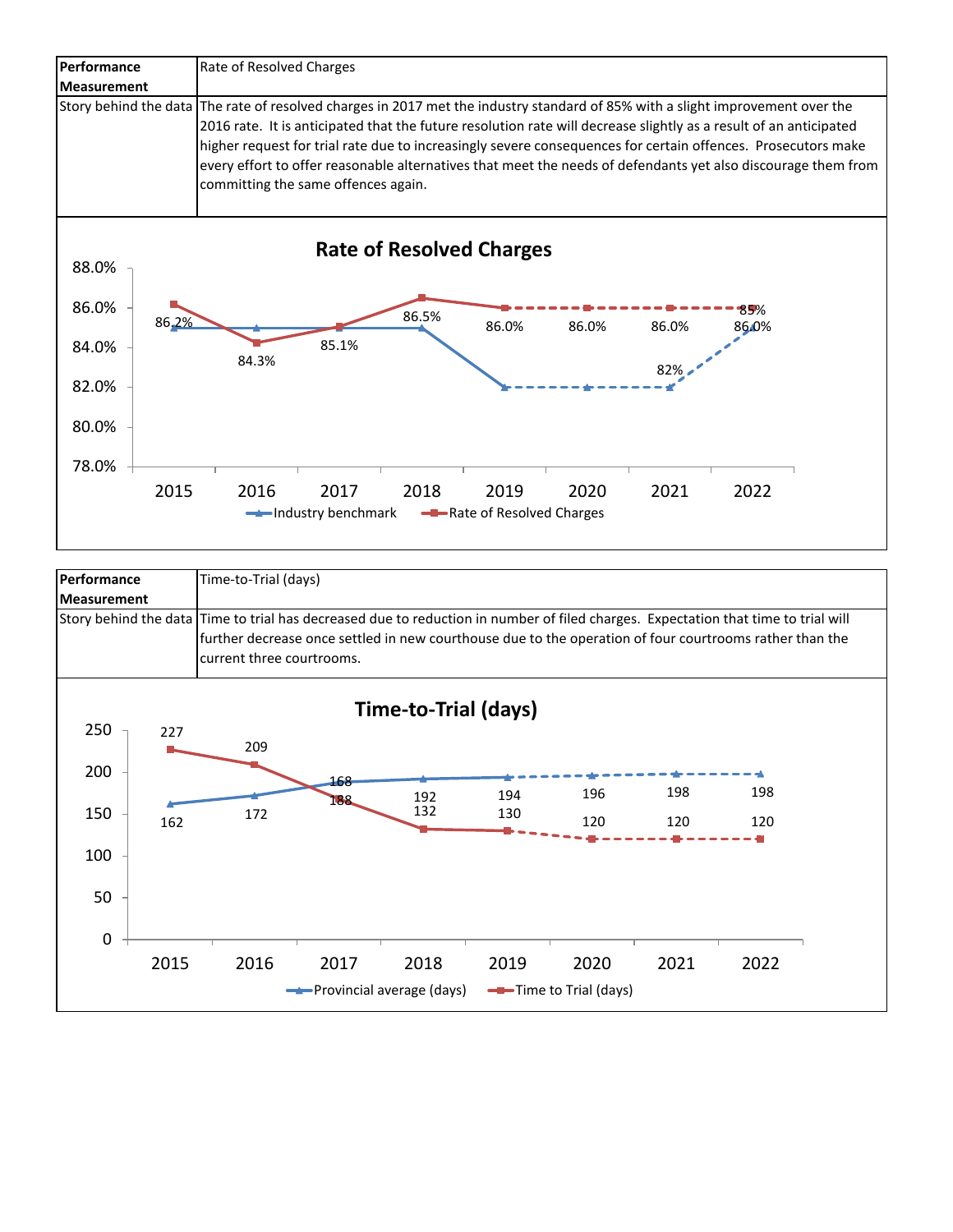| Is anyone better off? |                                                                                                                                                                                                                                                                                     |
|-----------------------|-------------------------------------------------------------------------------------------------------------------------------------------------------------------------------------------------------------------------------------------------------------------------------------|
| Performance           | <b>Total Collected Unpaid Fines</b>                                                                                                                                                                                                                                                 |
| <b>Measurement</b>    |                                                                                                                                                                                                                                                                                     |
|                       | Story behind the data The Collections Unit will be adding an additional staff person upon relocation to the new courthouse in<br>February 2019. The goal is to increase the overall rate of collections, thereby ensuring that the value of<br>receivables is kept to a minimum.    |
| go?                   | Where do we want to  It is projected that this additional staff will collect approximately \$200,000 of defaulted fines revenue during<br>the first year and \$300,000 each year thereafter. The net budget impact for this additional staff is<br>approximately \$70,000 per year. |

| Performance        | Number of resolved Early Resolution meetings.                                                                                                                                                                                                                                                                                                                                                                                                                                                                                     |
|--------------------|-----------------------------------------------------------------------------------------------------------------------------------------------------------------------------------------------------------------------------------------------------------------------------------------------------------------------------------------------------------------------------------------------------------------------------------------------------------------------------------------------------------------------------------|
| <b>Measurement</b> |                                                                                                                                                                                                                                                                                                                                                                                                                                                                                                                                   |
|                    | Story behind the data  Following a meeting with a prosecutor, most defendants choose to resolve their charges and accept<br>responsibility for their actions. This means that prosecutors are responding to society's expectation that<br>justice is served while facilitating a change in behavior and attitude. Also, more court time is available for<br>defendants who want a trial, resulting in fewer applications and fewer charges that cannot proceed because<br>the defendant's right to a speedy trial was guaranteed. |
|                    | Where do we want to Maintain the resolution rate between 82% and 85% over the next four years. Anticipated that the resolution                                                                                                                                                                                                                                                                                                                                                                                                    |
| go?                | rate will decrease slightly as more punitive penalties for some HTA offences will start in 2019 - likely increasing<br>the request for trial rate. We will continue to use automation and electronic means to deliver the prosecution<br>sub-service.                                                                                                                                                                                                                                                                             |
|                    |                                                                                                                                                                                                                                                                                                                                                                                                                                                                                                                                   |
|                    | # of Granted Delay Applications                                                                                                                                                                                                                                                                                                                                                                                                                                                                                                   |